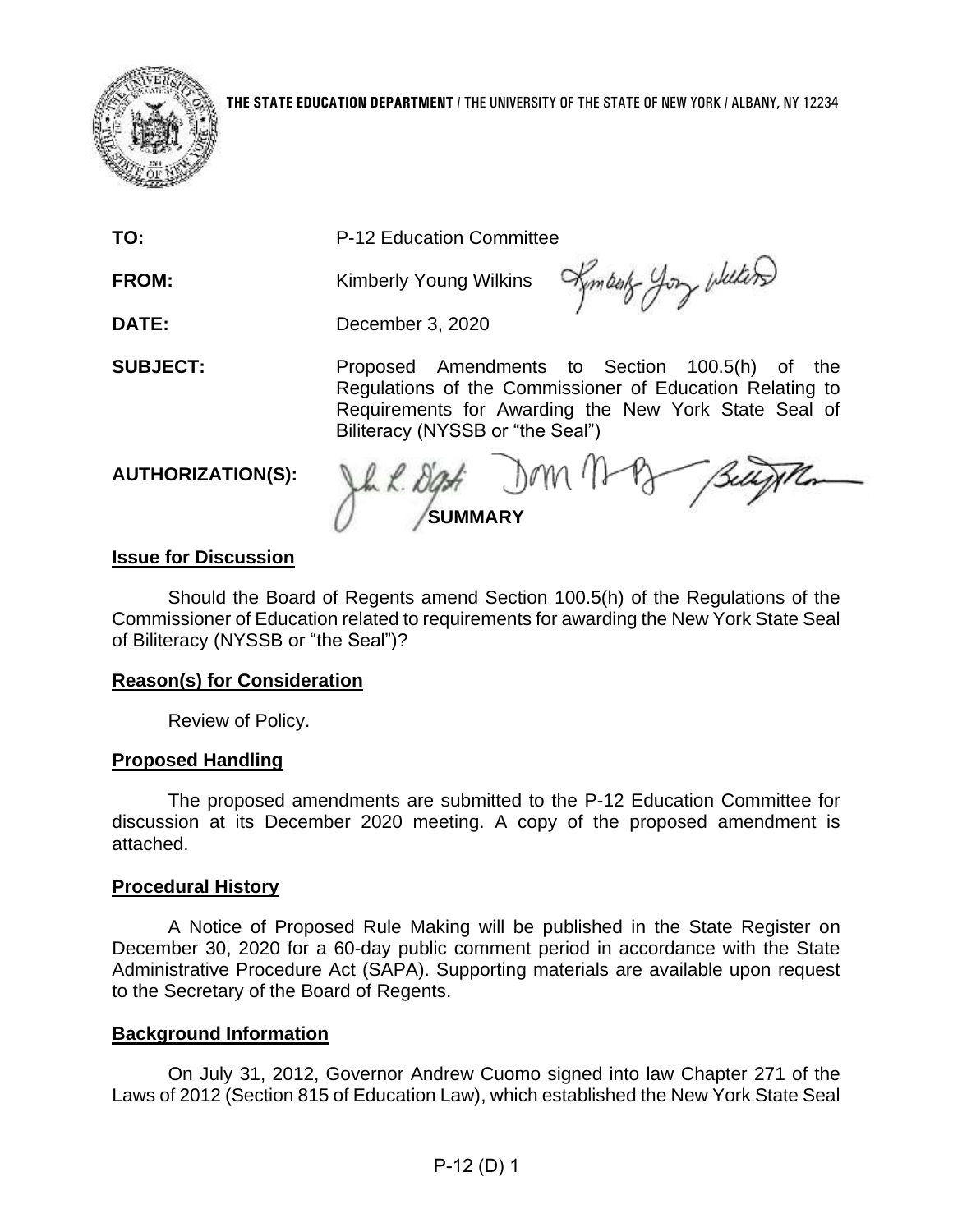a "high level of proficiency in listening, speaking, reading, and writing in one or more languages, in addition to English." In April 2016, the Board of Regents approved the of Biliteracy (NYSSB, or the Seal) to recognize high school graduates who have attained addition of section 100.5(h) to the Commissioner's regulations, which established the requirements for students to earn the Seal.

 completion of a World Language course aligned to a Checkpoint C world language assessment, a Home Language Arts (HLA) course and the district HLA exam, and the Commissioner's regulations section 100.5(h)(4)(ii)(b) describes student requirements for demonstrating proficiency in a World Language (Language Other Than English) that may be applied toward earning the NYSSB, which include successful earning of specific scores on one of 12 approved Checkpoint C world language assessments.

 the following language: "coursework and final examination consistent with Checkpoint C The Department is proposing to amend section  $100.5(h)(4)(ii)(b)(1)(i)$  to remove learning standards." This amendment will make the item consistent with the description of the English Language Arts course requirement provided in section 100.5  $(h)(4)(ii)(a)(1)(iii)$ . This amendment will also make the Seal available to more students, as some students have been unable to meet this qualification because their school does not provide a final exam for these courses.

 of 85 or higher." This amendment will make the section consistent with the description of  $(h)(4)(ii)(a)(1)(iii)$ . It will also make the Seal available to more students, especially Additionally, the Department is proposing to amend section  $100.5(h)(4)(ii)(b)(1)(ii)$ to replace the language "Home Language Arts (HLA) coursework and the district HLA exam" with "complete all required Home Language Arts (HLA) courses with an average the English Language Arts course requirement provided in section 100.5 English Language Learners, as some students have been unable to meet this qualification because their district does not offer a district HLA exam.

 replace the current list of approved World Language assessments and required scores toward this requirement. The current list of approved assessments, all of which are Finally, the Department is proposing to amend section  $100.5(h)(4)(ii)(b)(1)(iii)$  to with a statement authorizing the Commissioner to approve assessments that will apply developed and administered by entities outside of the Department, only allows students to earn the NYSSB in a limited number of World Languages, which has at times served as an impediment for students who seek to earn the Seal based on their proficiency in a World Language that is not evaluated by one of these assessments. The Department has identified a number of assessments that could potentially be added to this requirement, which would support the ability for more students – and especially English Language Learners – to earn the Seal.

 that institutions throughout New York State and the country have made to increase the In addition, removal of the specific test names and score levels from this section will make This change will allow more students to earn the Seal and will recognize the effort number of languages for which schools provide high quality instruction and assessment.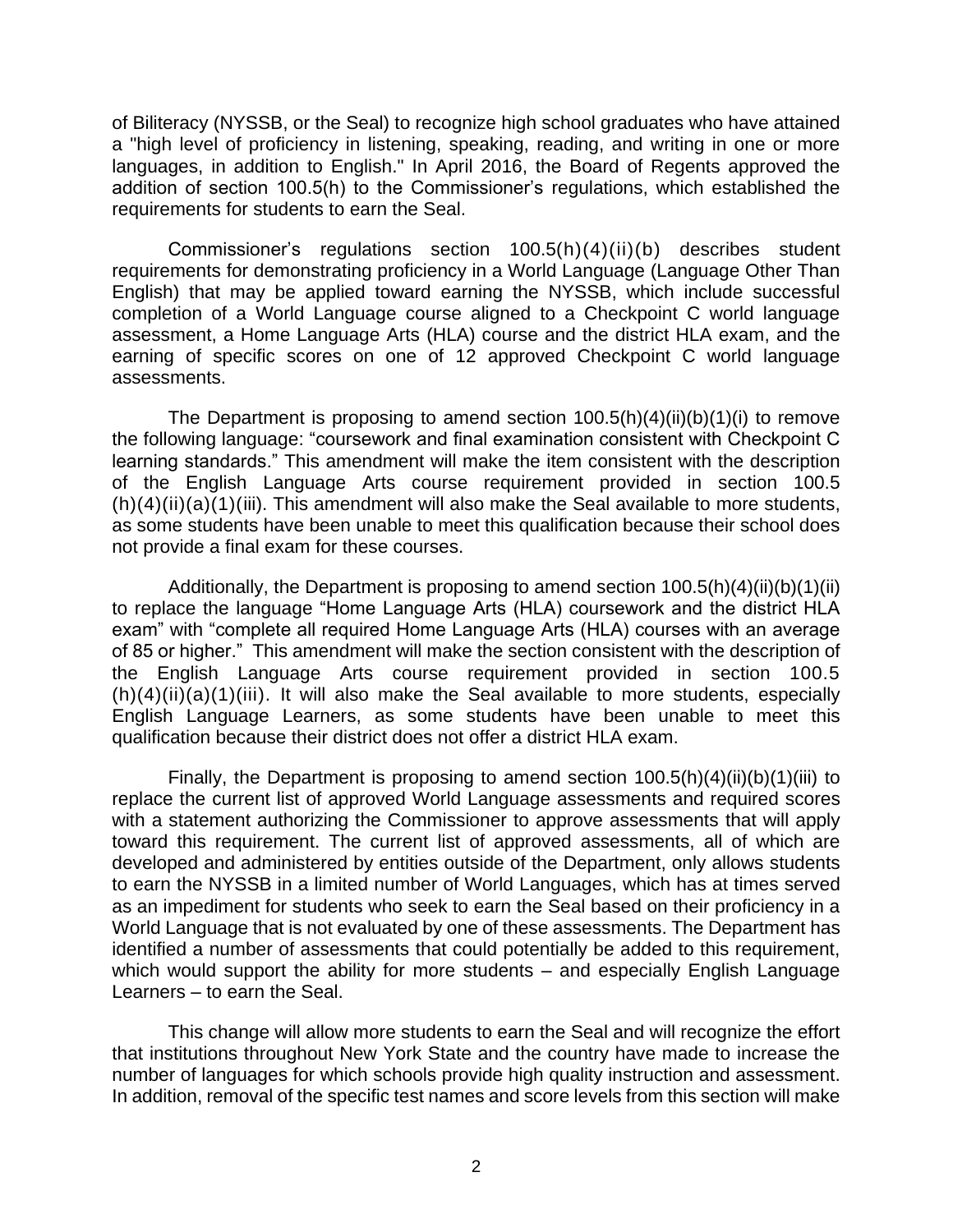the regulation more consistent with other sections that describe the use of outside assessments to apply toward diploma requirements and other honors.

## **Related Regents Items**

April 2016: Addition of Section 100.5(h) of [the Commissioner's Regulations, Relating](https://www.regents.nysed.gov/common/regents/files/416brca2.pdf) to the New York State Seal of Biliteracy (https://www.regents.nysed.gov/common/regents/files/416brca2.pdf)

 [of the Regulations of the Commissioner of Education Relating to Addressing the COVID-](https://www.regents.nysed.gov/common/regents/files/920bra7revised.pdf)September 2020: [Proposed Amendments to Sections 52.21, 79-8.5, 100.5, and 154-2.3](https://www.regents.nysed.gov/common/regents/files/920bra7revised.pdf)  19 Crisis and the Reopening of Schools (https://www.regents.nysed.gov/common/regents/files/920bra7revised.pdf)

## **Recommendation**

Not applicable.

## **Timetable for Implementation**

 Administrative Procedure Act, it is anticipated that the proposed amendment will be Following the 60-day public comment period required under the State presented to the Board of Regents for adoption at its April 2021 meeting. If adopted at the April 2021 meeting, the proposed amendment will become effective on April 28, 2021.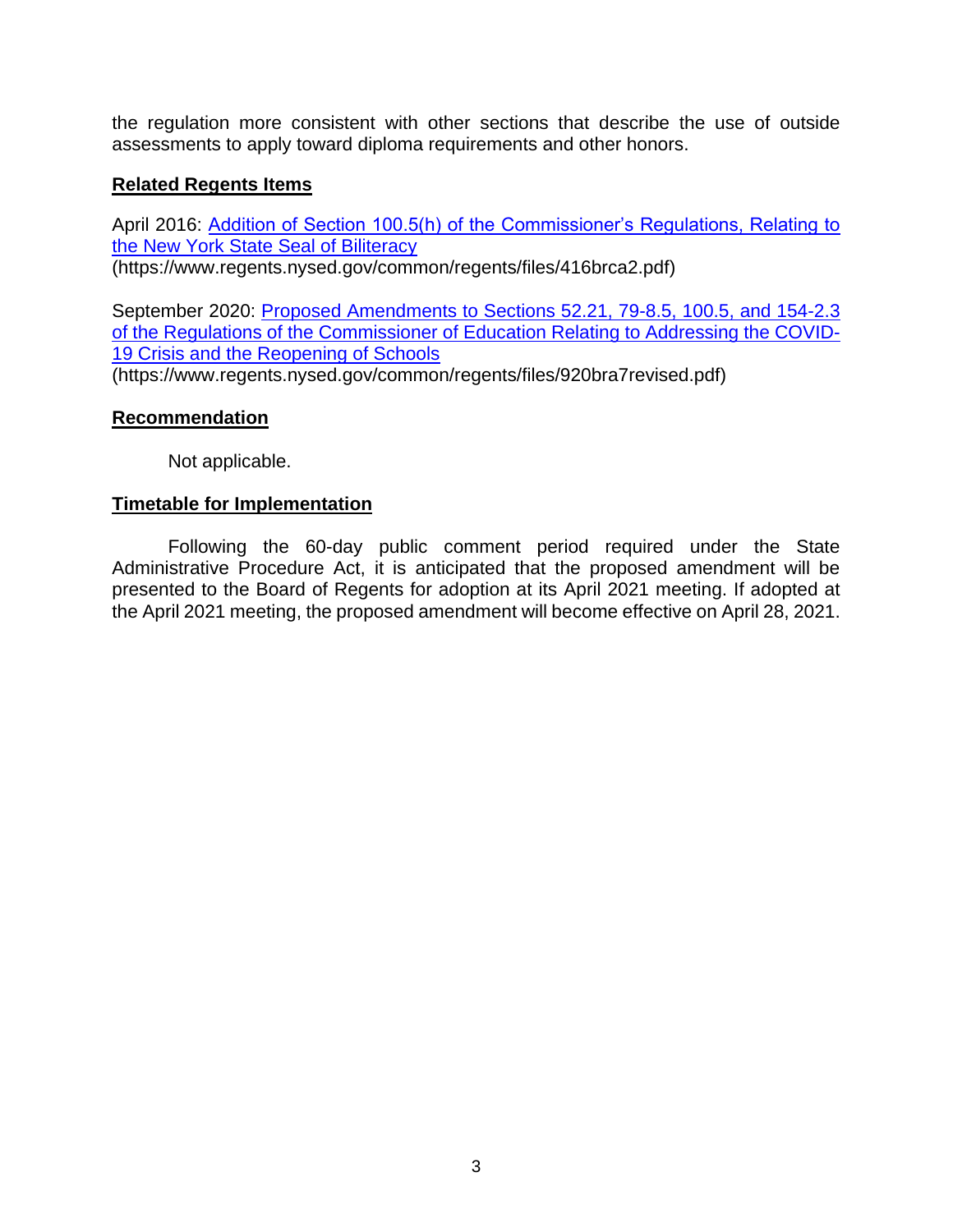### **Attachment**

### AMENDMENT OF THE REGULATIONS OF THE COMMISSIONER OF EDUCATION

Pursuant to sections 101, 207, 208, 209, 305, 308, 309 and 815 of the Education Law.

1. Clause (b) of subparagraph (ii) of paragraph (4) of subdivision (h) of section 100.5 of the Regulations of the Commissioner of Education is amended to read as follows:

(*b*) Area 2: Criteria for demonstrating proficiency in a world language.

(*1*) Students shall earn one point per item for achieving the following items:

(*i*) complete a level four Checkpoint C world language course, with a grade of 85 or higher, or a comparable score using another scoring system set by the district and approved by the commissioner[, for both the coursework and final examination consistent with Checkpoint C learning standards];

(*ii*) for students enrolled in a bilingual education program, complete all required Home Language Arts (HLA) [coursework and the district HLA exam] courses with an 85 or higher, or a comparable score using another scoring system set by the district and approved by the commissioner;

(*iii*) score at a proficient level on [one or one group, as applicable, of the following] an accredited Checkpoint C world language [assessments] assessment, approved by the Commissioner [:

AP--Advanced Placement Examination (minimum score 4)

IB--International Baccalaureate (minimum score 5)

STAMP4S--Standard Based Measurement of Proficiency (minimum score 6)

4